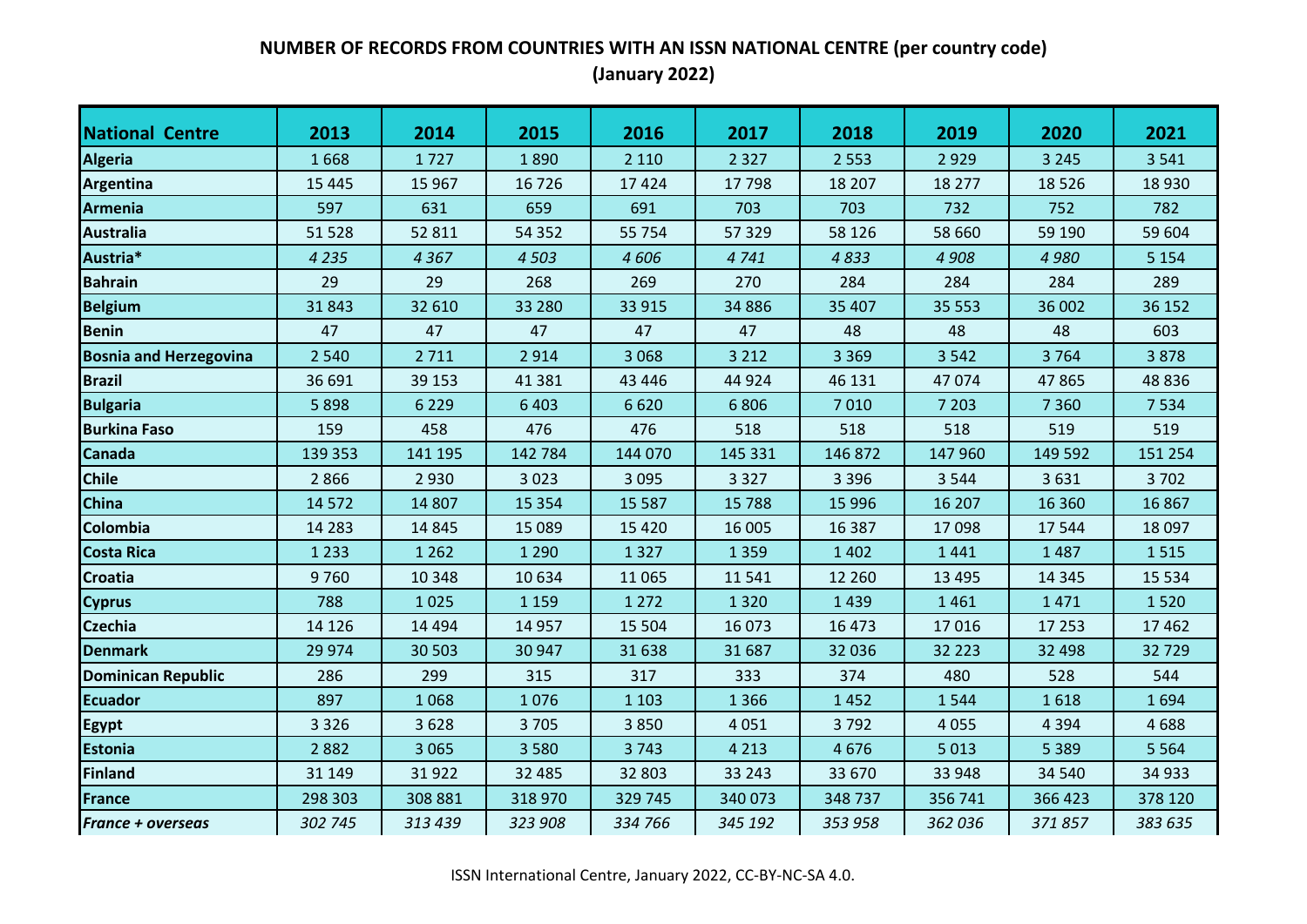| <b>National Centre</b> | 2013    | 2014    | 2015    | 2016     | 2017    | 2018    | 2019     | 2020    | 2021     |
|------------------------|---------|---------|---------|----------|---------|---------|----------|---------|----------|
| Gambia                 | 101     | 101     | 101     | 101      | 101     | 101     | 101      | 101     | 110      |
| Georgia                | 1 2 3 9 | 1442    | 1521    | 1604     | 1658    | 1705    | 1761     | 1796    | 1846     |
| <b>Germany</b>         | 78 518  | 81 992  | 84 935  | 87 151   | 91 181  | 95 432  | 99 253   | 103 335 | 107 055  |
| Ghana                  | 578     | 579     | 641     | 705      | 773     | 816     | 853      | 913     | 977      |
| Greece                 | 8633    | 8757    | 8898    | 9028     | 9 1 8 4 | 9 4 7 7 | 9626     | 9744    | 9887     |
| <b>Hungary</b>         | 33 0 28 | 33 603  | 34 092  | 34 5 96  | 34 972  | 35 392  | 35 799   | 36 187  | 36 652   |
| <b>Iceland</b>         | 2641    | 2813    | 2857    | 2984     | 3 0 6 4 | 3 1 5 6 | 3 3 1 9  | 3 4 7 5 | 3 5 9 3  |
| India                  | 16 16 1 | 18 3 20 | 20 14 8 | 21 4 7 1 | 21 8 95 | 22 317  | 22 681   | 23 294  | 23 4 8 5 |
| Indonesia              | 23 673  | 25 777  | 29 5 67 | 34 687   | 40 0 28 | 46 203  | 50 942   | 56732   | 64 25 2  |
| <b>Iran</b>            | 4 3 4 2 | 4814    | 5 3 9 1 | 6022     | 6 6 0 4 | 7075    | 7810     | 8 2 1 4 | 8703     |
| <b>Ireland</b>         | 4827    | 4925    | 5 0 0 8 | 5071     | 5 0 6 9 | 5 0 6 9 | 5 1 3 4  | 5 1 7 3 | 5 2 3 9  |
| <b>Italy</b>           | 47 247  | 49 218  | 52 972  | 55 296   | 57 382  | 58726   | 59886    | 61 060  | 62 2 2 2 |
| <b>Jamaica</b>         | 100     | 100     | 100     | 101      | 101     | 101     | 101      | 101     | 134      |
| Japan                  | 40 480  | 41 185  | 42 309  | 43 133   | 43 994  | 44 773  | 45 9 32  | 46 670  | 47 477   |
| Korea (Republic of)    | 17 319  | 18 16 2 | 18 9 50 | 19725    | 20 4 66 | 21 201  | 22 3 8 3 | 24 0 35 | 25 188   |
| <b>Kyrgyzstan</b>      | 330     | 336     | 361     | 372      | 381     | 388     | 390      | 405     | 429      |
| Latvia                 | 2 1 1 4 | 2 2 4 9 | 2 3 1 8 | 2 3 6 5  | 2 4 5 2 | 2 4 9 9 | 2 5 5 3  | 3 0 9 7 | 3 1 3 7  |
| Lesotho                | 40      | 41      | 42      | 46       | 48      | 50      | 53       | 53      | 56       |
| Lithuania              | 4 4 7 8 | 4 6 4 9 | 5 0 3 4 | 5 1 8 9  | 5 2 9 5 | 5 4 3 1 | 5 5 5 0  | 5 6 8 6 | 5815     |
| Luxembourg             | 405     | 527     | 578     | 600      | 623     | 679     | 699      | 762     | 827      |
| <b>North Macedonia</b> | 1025    | 1 1 0 2 | 1 2 0 1 | 1 2 8 6  | 1 3 1 8 | 1 3 8 6 | 1 3 9 4  | 1410    | 1459     |
| <b>Malaysia</b>        | 5 3 7 2 | 5 4 3 2 | 5 5 3 4 | 5782     | 6 2 7 7 | 6459    | 7 1 1 4  | 7472    | 8028     |
| <b>Mali</b>            | 27      | 27      | 27      | 107      | 107     | 107     | 107      | 107     | 107      |
| <b>Mauritius</b>       | 220     | 220     | 220     | 239      | 239     | 272     | 310      | 366     | 401      |
| <b>Mexico</b>          | 4 4 7 7 | 4737    | 4970    | 5 2 1 9  | 5 4 1 9 | 5 6 7 1 | 5837     | 5844    | 5 9 0 7  |
| <b>Moldova</b>         | 694     | 728     | 748     | 791      | 840     | 867     | 885      | 912     | 941      |
| <b>Montenegro</b>      | 733     | 750     | 777     | 874      | 909     | 941     | 989      | 1031    | 1073     |
| <b>Morocco</b>         | 2806    | 2958    | 3 3 6 1 | 3 5 3 5  | 3706    | 3 9 7 2 | 4 1 5 0  | 4 2 2 3 | 4 3 0 5  |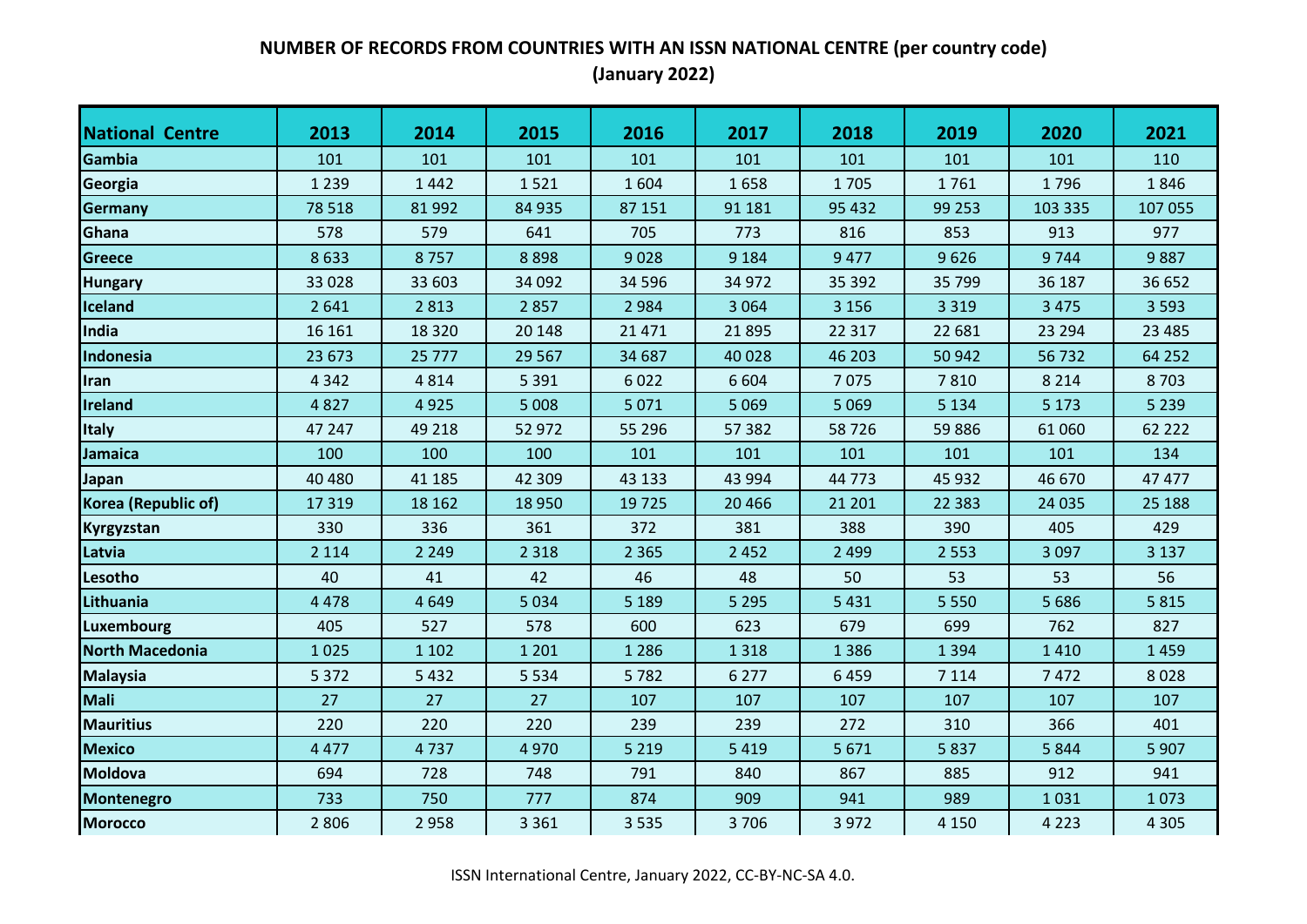| <b>National Centre</b>       | 2013    | 2014     | 2015     | 2016    | 2017    | 2018    | 2019    | 2020    | 2021     |
|------------------------------|---------|----------|----------|---------|---------|---------|---------|---------|----------|
| <b>Namibia</b>               | 160     | 160      | 160      | 199     | 260     | 260     | 260     | 261     | 261      |
| Nepal                        | 382     | 506      | 553      | 697     | 844     | 995     | 1 1 0 3 | 1 2 0 4 | 1 3 5 7  |
| <b>Netherlands</b>           | 47 572  | 48 339   | 49 042   | 49 541  | 50 891  | 51745   | 52 209  | 52 414  | 53 037   |
| <b>New Zealand</b>           | 16 176  | 16 5 5 8 | 16 944   | 17 3 10 | 17532   | 17894   | 18 174  | 18 4 44 | 18830    |
| <b>Niger</b>                 | 25      | 25       | 25       | 25      | 25      | 28      | 28      | 28      | 28       |
| <b>Nigeria</b>               | 9799    | 10 3 31  | 11 2 3 4 | 11924   | 12 199  | 12 684  | 13 9 54 | 15 0 49 | 16 000   |
| <b>Norway</b>                | 20 609  | 21 3 7 9 | 21973    | 22 136  | 22 308  | 22 4 98 | 22 658  | 22 8 14 | 22 917   |
| Panama**                     | 472     | 492      | 527      | 549     | 563     | 582     | 587     | 587     | 653      |
| Peru*                        | 2022    | 2 1 2 8  | 2 2 6 7  | 2 4 7 2 | 2659    | 2 7 6 2 | 2861    | 2975    | 3 0 9 2  |
| <b>Philippines</b>           | 8 6 0 4 | 9 3 1 9  | 10 050   | 10 0 50 | 10 050  | 10 0 54 | 11517   | 12 1 28 | 12 7 85  |
| Poland                       | 40 348  | 41 849   | 42 5 9 9 | 44 030  | 45 247  | 46 479  | 46 911  | 47 998  | 49 142   |
| Portugal                     | 7472    | 7770     | 7881     | 8 1 3 6 | 8 3 2 2 | 8 6 0 3 | 8860    | 9 0 0 6 | 9 1 3 4  |
| Romania                      | 20 13 5 | 21 600   | 22 842   | 24 007  | 26 16 1 | 27 123  | 27 693  | 28 0 78 | 28 990   |
| <b>Russian Federation***</b> | 21 008  | 21826    | 22 996   | 23 9 35 | 24 707  | 25 402  | 26 063  | 26 574  | 27 084   |
| Saudi-Arabia                 | 838     | 839      | 840      | 842     | 845     | 858     | 869     | 880     | 906      |
| <b>Senegal</b>               | 318     | 526      | 526      | 592     | 681     | 683     | 897     | 965     | 1015     |
| <b>Serbia</b>                | 7673    | 7939     | 8 2 1 2  | 8 4 8 4 | 8772    | 9 2 2 6 | 9711    | 10 138  | 10 676   |
| <b>Seychelles</b>            | 9       | 9        | 9        | 9       | 9       | 9       | 9       | 10      | 10       |
| <b>Singapore</b>             | 4 1 4 2 | 4807     | 4 8 4 0  | 4932    | 5 0 4 6 | 5 3 4 6 | 5 6 8 9 | 6 2 9 4 | 6433     |
| <b>Slovakia</b>              | 5 4 2 5 | 5759     | 6 0 0 5  | 6 2 8 2 | 6533    | 6767    | 6989    | 7 1 3 6 | 7 2 6 9  |
| Slovenia                     | 7 3 4 7 | 7625     | 7894     | 8 1 2 2 | 8 5 0 2 | 8862    | 9 2 6 6 | 9951    | 10 4 37  |
| <b>Spain</b>                 | 42 747  | 44 4 4 9 | 56 571   | 58 361  | 59 941  | 61 4 36 | 63 596  | 64 749  | 66 559   |
| <b>Sri Lanka</b>             | 2 1 5 9 | 2 4 1 0  | 2 6 6 9  | 2 9 9 3 | 3 2 4 6 | 3 4 1 0 | 3 6 0 6 | 3 8 0 4 | 4 0 5 3  |
| <b>Sudan</b>                 | 116     | 116      | 116      | 116     | 117     | 119     | 119     | 119     | 119      |
| <b>Sweden</b>                | 25 202  | 25 5 30  | 25 848   | 26 270  | 26 676  | 26 966  | 27 405  | 27811   | 28 5 8 6 |
| <b>Switzerland</b>           | 15 6 59 | 16 275   | 16839    | 17 5 97 | 18 15 3 | 18 9 97 | 19 5 47 | 20 487  | 21 187   |
| <b>Tanzania</b>              | 957     | 1027     | 1086     | 1 1 4 6 | 1 1 4 7 | 1 2 2 6 | 1 2 6 5 | 1 3 2 2 | 1 3 3 6  |
| <b>Thailand</b>              | 8741    | 9046     | 9 2 5 3  | 9 3 8 5 | 9651    | 10 013  | 10 4 87 | 10829   | 11 211   |